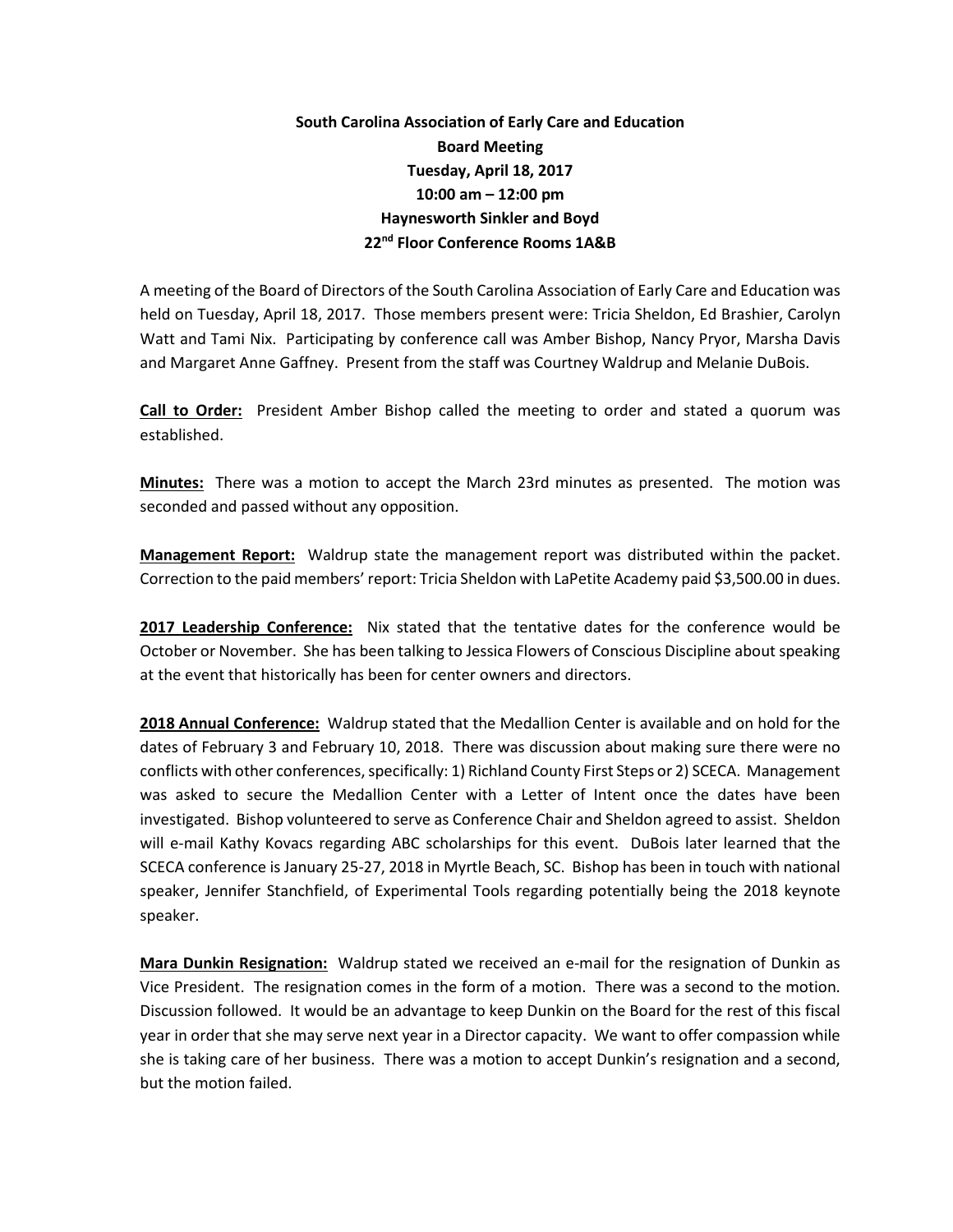**Financial Report:** Waldrup reported on the financials as of March 31, 2017. Nix of Archway Academy has agreed to contribute \$2,500.00 per month from April to July 2017 towards the legislative fund. It was stated that Erickson may give a contribution to the legislative fund either this year or next year. The anticipated Management fee was discussed and it was determined that we would end the year with a possible slight surplus. Membership renewal was discussed.

**Newsletter:** It was suggested that a draft of the Spring/Summer Newsletter be started now in order that it would be ready to go out with dues notices. Ideas were exchanged regarding content: 1) Save the Date for the conferences, 2) Legislative Report from Sheldon, 3) Article on SC being Ranked in the top states for Early Care, 4) How to follow SCAECE on Facebook, 5) Member Spotlight and 6) Message from the President and Conference coverage. Photographs were emphasized as a key component.

**Legislative Report:** Sheldon reported for the past several years our lobbyist and board members have tried to get a law passed to regulate after school and summer camp programs. We are finally making some progress. On March  $28^{th}$ , Sheldon was invited to testify at the Joint Citizen and Legislative Committee on Children to discuss the need to protect children in all forms of childcare and two bills currently working their way through the general assembly, 1) House Bill 4044, sponsored by Representatives Smith, Erickson, White, Anthony, McEachern, Bannister and Bernstein and 2) Senate Bill 569 sponsored by Senator Katrina Shealy.

During Sheldon's testimony, she reviewed incidents that had occurred in unregulated programs that had been in the news. Sheldon also challenged the Department of Social Services fiscal impact study that estimated the cost to regulate these programs to be at least \$4.2 Million Dollars. Thus, a true dialog started and hopefully the new fiscal impact study will reflect a much more manageable dollar amount. On March 30<sup>th</sup>, Sheldon testified at the Senate Subcommittee in support of S569. Also, speaking in support of the bill were: Carter Clark – Boys and Girls Club of the Midlands, Naomi Torfin – United Way and Karen Wingo - Department of Social Services. This was a huge win for us. The only person to testify in opposition of the bill was Mr. Edward Earwood from the South Carolina Association of Christian Schools. That doesn't mean there is not still opposition from other groups, but we have made real progress and have formed relationships with other groups who see the real need in oversight, even if there is a monetary cost to them.

Sheldon stated that we have made great progress this year, but there are only a few days left in this year's session. We are pressing for a vote in the Senate before the session ends – but we must be prepared in January when the second year of the legislative session begins. In regards to regulations, the Proposed Public and Private Child Care Center Regulations have been submitted for publication in the State Register on April 28, 2017. A hearing before the administrative law court is scheduled for May  $31<sup>st</sup>$ . If approved they will be submitted to the general assembly for adoption in January 2018. Also, although regulations will not be changed until next year, we were able to freeze the ratios at the current levels for one more year though a budget proviso.